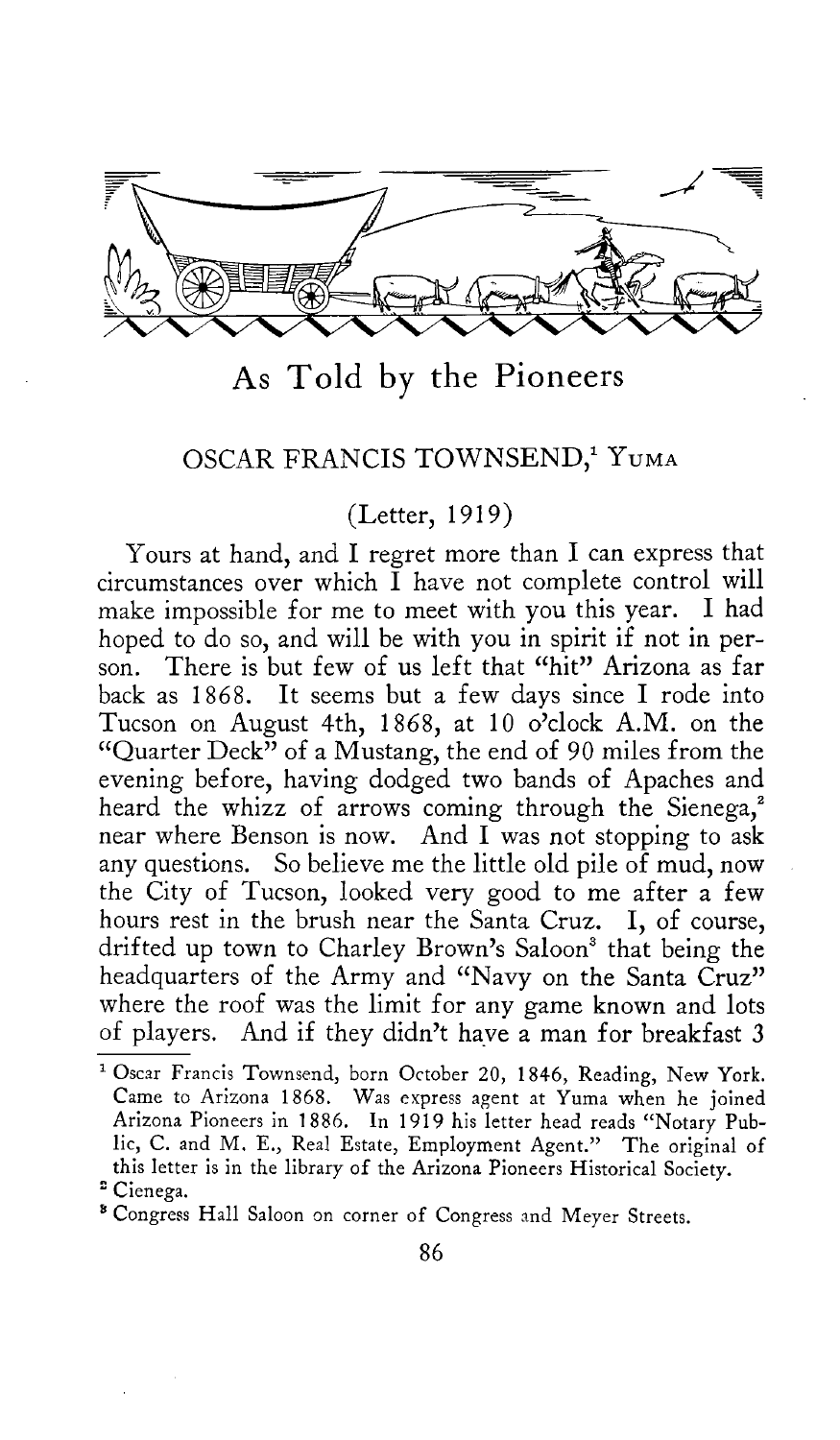times a week—the women was too tough—everybody was mad and some was ready, just for pastime, to fight a rattlesnake and even give the snake the first bite. I put in a couple of weeks there until it got too tame. Then "hit the trail" for Yuma and say, she was some town; had Tucson knocked silly. Well the gang flung me into the pot and we cleaned her up—took us about 3 years but we "got there." Well, Charley, "give my love to all the old Frontier Desert Rats" and I hope to see you all a little later.

## JAMES COYLE,' GILA BEND

(Letter)

The camels<sup>2</sup> was brought here from Nevada by  $Hijoly^3$ who was sent out with them by they Turkish government dont remmember when they come here When Bill Johns comes to town will find out and let you know there is none livin now they freighters and cow boys killed sum Dan Noonen Sold 9 to Sells bros circus a man down the river killed and jerked the meat and sold it at gun sight' for jerked beef when that mine was workin they ware a failur the sharp sand used to cut there feet Hijoly is dead he was sent out here on contract this goverment was to pay him and send him home when he wanted to but he never wanted he told me all about the history of they camels but I forgot it when I see Bill Johns will find out he never forgets any thing.

<sup>&#</sup>x27; James Coyle, formerly peace officer at Tombstone and guard of Territorial Prison at Yuma, located at Gila Bend in the early nineties and there engaged in many activities such as hotel keeper, saloon keeper, justice of the peace, and mining.

<sup>&</sup>lt;sup>2</sup> The camels were some remaining from the herd purchased by the U.S. Government in 1856 for experimental purposes in the Southwest.

<sup>&</sup>lt;sup>3</sup> Hijoly was the English version of "Hadji Ali" who came over from Egypt with the first shipment of camels in order to see that they got proper care.

<sup>&</sup>lt;sup>4</sup> "Gun sight" was the Gunsight Mine in Pima county.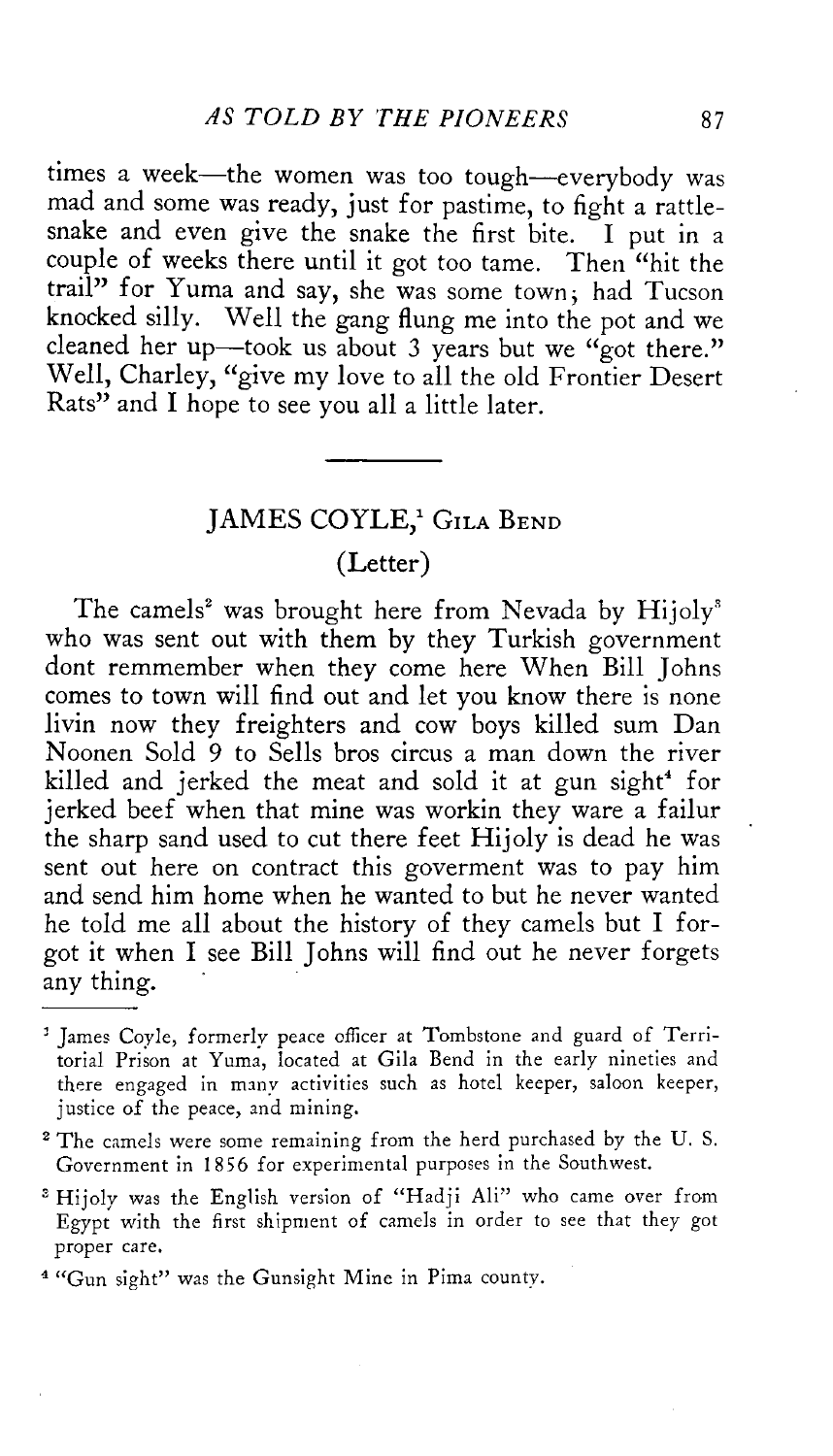## MRS. MORRIS GOLDWATER, PRESCOTT

(Reminiscences as told to Mrs. Geo. Kitt, April 22, 1932)

Right after the Civil War my father, David W. Shivers, picked up his family of a wife and four daughters and started for Oregon. It was in the days of the Border War Ruffians in Missouri and there was much talk of the new West. As he reached the parting of the ways—one leading to Oregon and one through Colorado and New Mexico south —he decided to come south to Prescott, Arizona, which had just been opened up through the gold excitement. Father, however, was not a miner but a farmer and expected to make his living that way. We were in Prescott only a short time before moving to Wickenburg, which was the mill camp for the rich Vulture mine, and there father went to farming. At the end of about two years we moved to California but a year there was enough and we returned to Arizona.

Travel was by wagon and hard and on the way back my brother was born. Mother seemed to get along fine on the way but when we got to La Paz and stopped to rest the change from the outdoor air to a stuffy adobe seemed to impair her health and she was very ill. When she was able to be moved we came on to Wickenburg. We did not remain there long, however, before we moved up to the Little Chino valley. Father had taken up a farm there near several large springs. When everything was ready he came back for the family, bringing an escort of soldiers, an ambulance, and a wagon to pack us up.

Going through Hell Canyon, which is deep and narrow at one point, with the road winding up the center, the soldiers were spread out and guarded us from both sides. We saw no Indians while in this narrow pass but when we had reached the open a great war cry and shouts of derision went up behind us from Indians who had lain in waiting for us but had been afraid to attack us on account of the troops.

It was while we were in the Little Chino valley that at the age of sixteen I married my first husband, John Lloyd Fisher. Mr. Fisher had a few years before come to Prescott